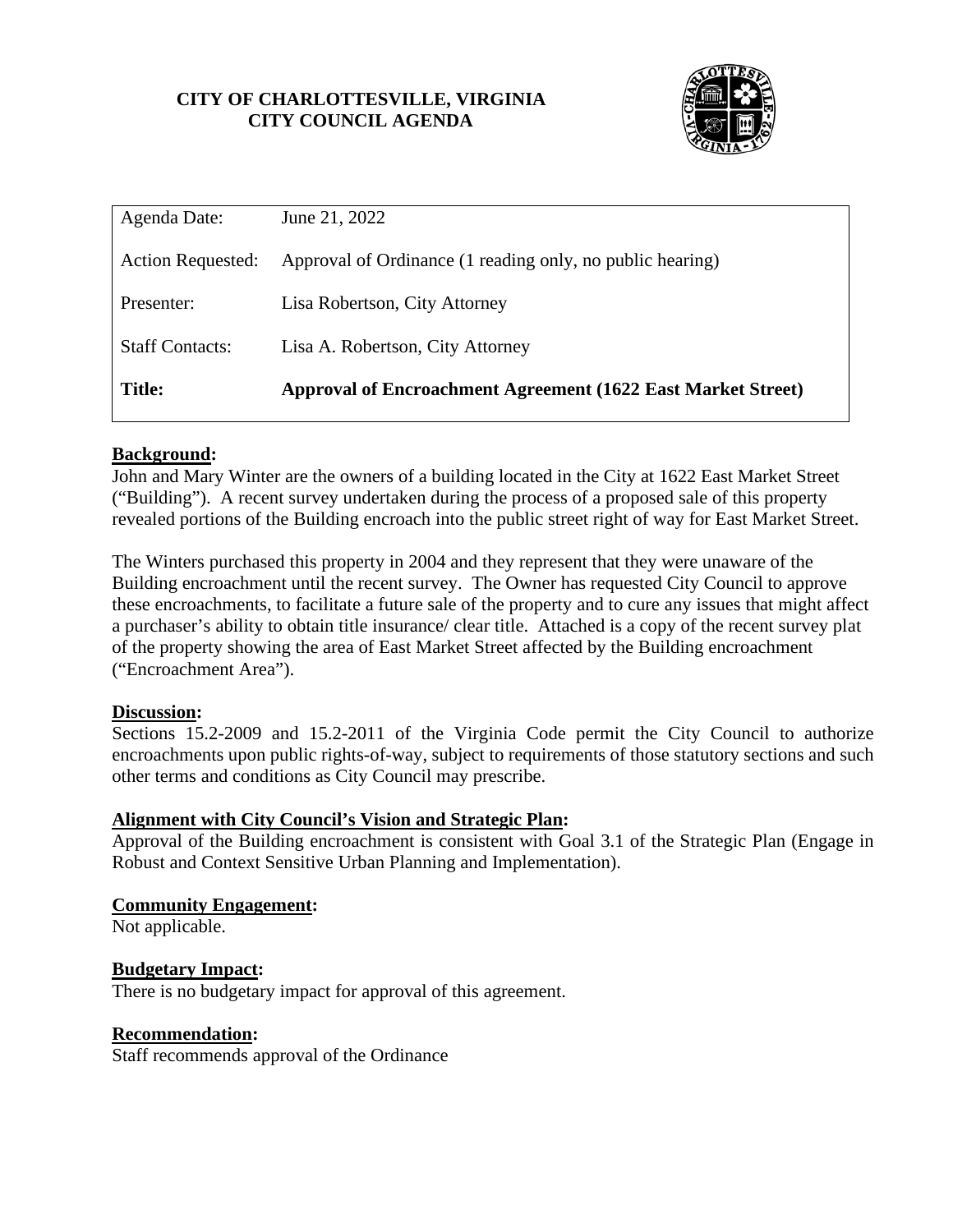# **Alternatives**:

If Council decides not to approve the Ordinance, the owner may encounter future difficulty when trying to sell the property.

## **Attachments (3)**:

• Proposed Ordinance

*Suggested Motion: "I move the ORDINANCE authorizing encroachment of a building constructed on property identified on City Tax Map 56 as Parcel 117, having an address of 1622 E. Market Street*

- Physical Survey Plat
- Email Request from the Owner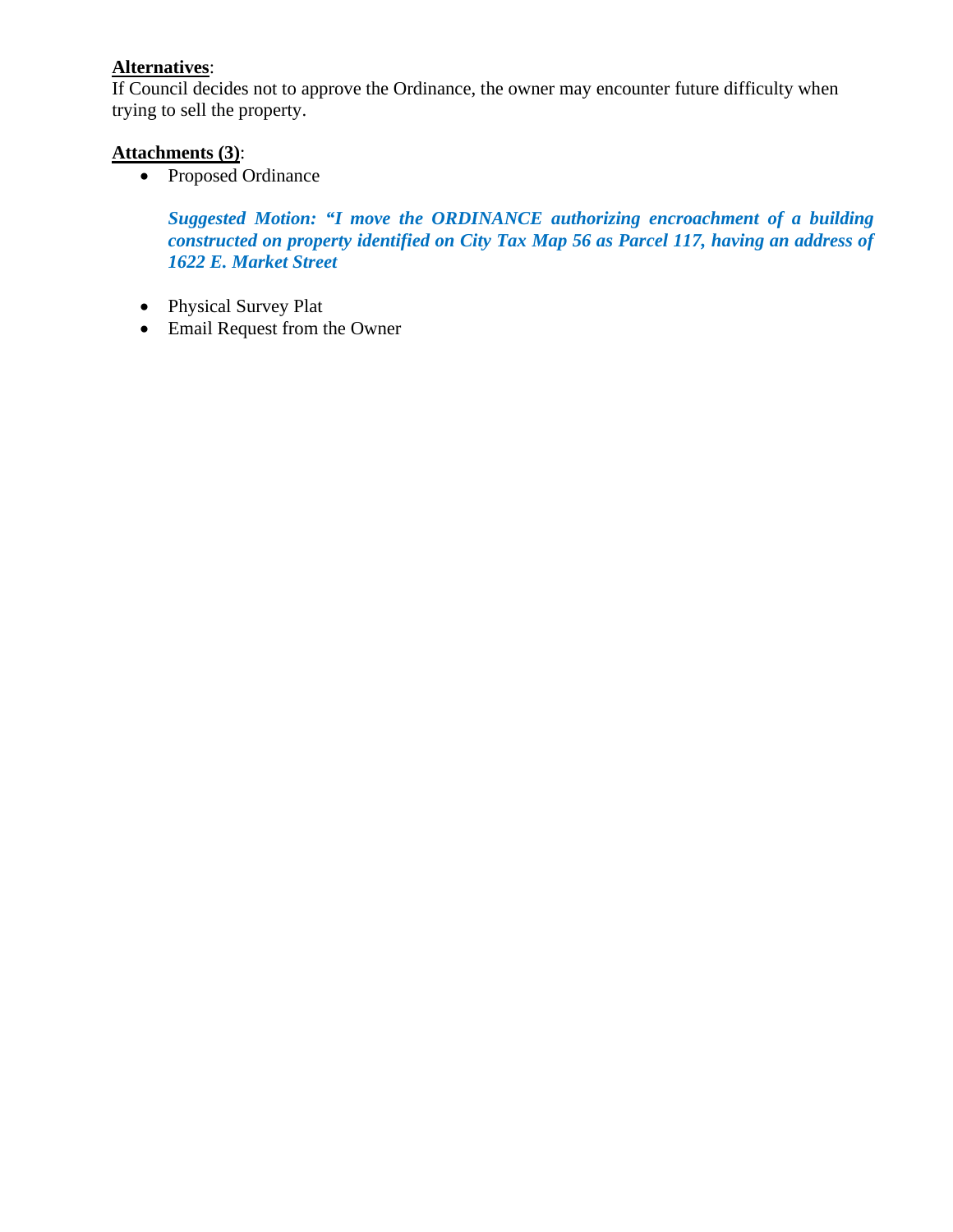#### **ORDINANCE**

### **AUTHORIZING ENCROACHMENT OF A BUILDING CONSTRUCTED ON PROPERTY IDENTIFIED ON CITY TAX MAP 56 AS PARCEL 117 HAVING THE ADDRESS OF 1622 EAST MARKET STREET**

**WHEREAS** John and Mary Winter, the owners of certain property located at 1622 East Market Street, identified on City Tax Map 56 as Parcel 117 (City Real Estate Parcel Identification No. 560117000) (the "Property"), has requested City Council to authorize an existing encroachment of the building constructed on the Property in 1920 into the public right-of-way of East Market Street (the "Encroachment"); and

**WHEREAS** the City Engineer has reviewed a physical survey plat prepared by Commonwealth Land Surveying, LLC, dated April 14, 2022, titled Physical Survey Lot D J.W. & Ethel H.A. Garrison Subdivision ("Plat"), showing the Encroachment area. Seeing no apparent detrimental effect of City Council agreeing to the Encroachment, the City Engineer has confirmed that he has no objection to the request; and

**WHEREAS** Sections 15.2-2009 and 15.2-2011 of the Code of Virginia (1950), in effect as of the date this Ordinance is approved, permit the City Council to authorize encroachments upon public rights-of-way, subject to the requirement that the Property owner shall not be relieved of negligence on account of the Encroachment(s), and further subject to other terms and conditions as City Council may prescribe;

**NOW, THEREFORE, BE IT ORDAINED** by the Council of the City of Charlottesville, Virginia, that the Mayor is hereby authorized to execute a deed or other instrument(s), in a form approved by the City Attorney and suitable for recording among the land records of the City of Charlottesville, to authorize the Encroachment of the Building within the East Market Street right-of-way, subject to the provisions of Sections 15.2-2009 and 15.2-2011 of the Code of Virginia (1950) in effect as of the date this Ordinance is approved.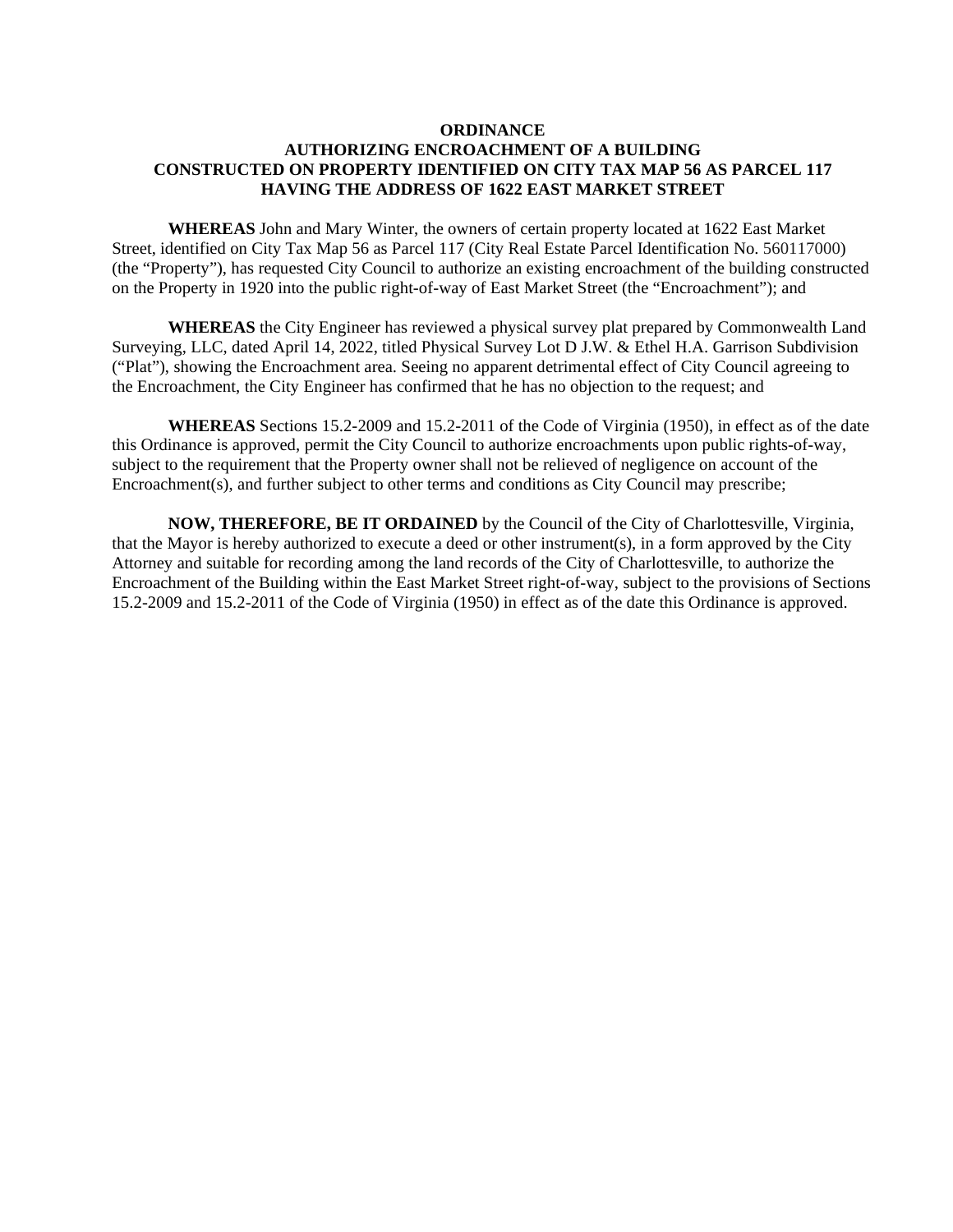

Q:\1SURVEYS OF PROPERTIES\CHARLOTTESVILLE\TM 56\PN 560117000\Dwg\C-PN 560117000 Physical.dwg, 5/17/2022 3:20:20 PM, iR-ADV 4725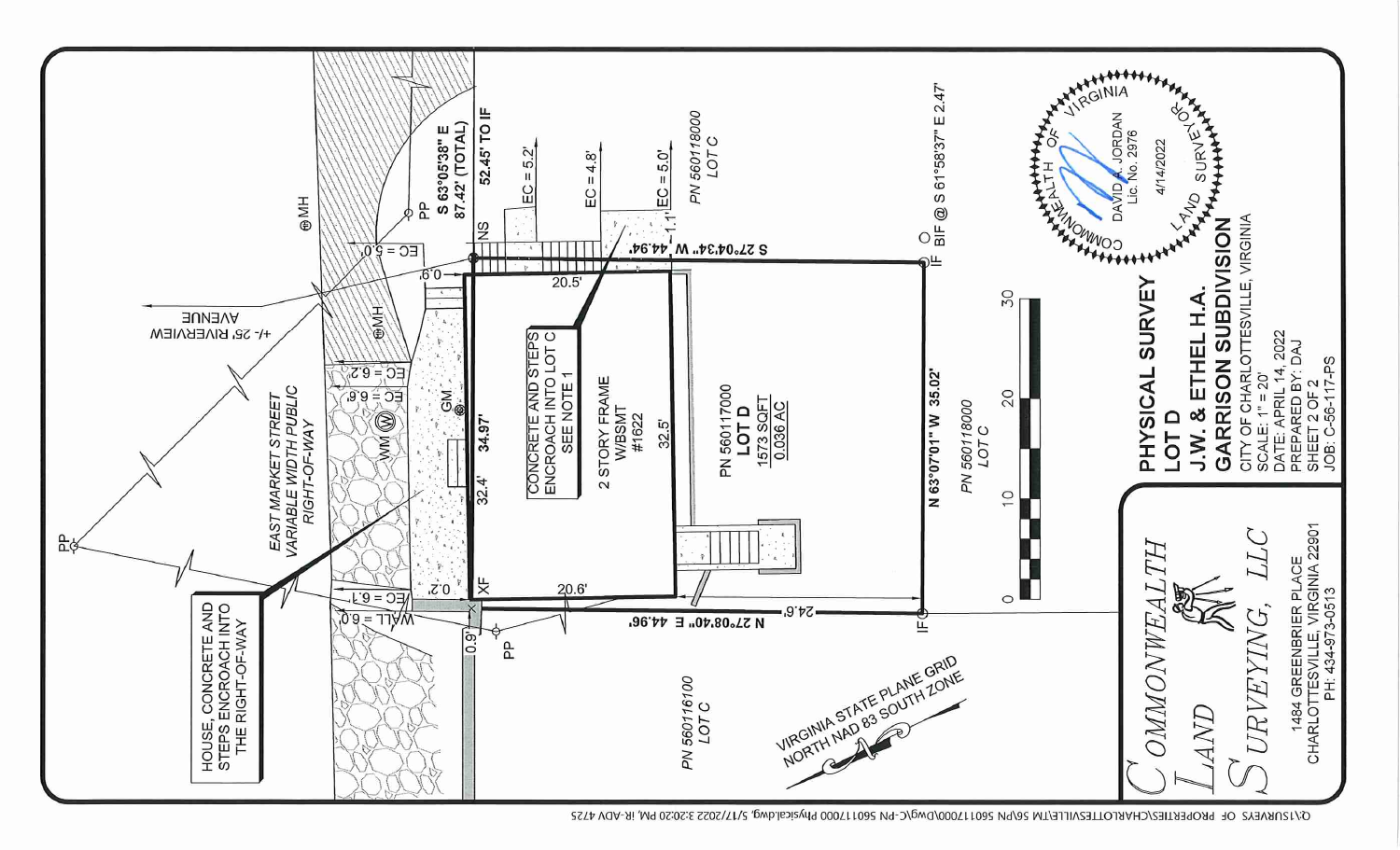## Robertson, Lisa

### Subject:

1622 E Market Street

From: Brodhead, Read <BRODHEAD@charlottesville.gov> Sent: Tuesday, May 10, 2022 9:56 AM To: '4347602345@pm.sprint.com' <4347602345@pm.sprint.com>; Willard, Deborah D <willardd@charlottesville.gov>; Creasy, Missy <CreasyM@charlottesville.gov> Subject: 1622 E Market Street

Mr. Winter,

I read through the correspondence that you sent Ms. Willard and I would like to add some clarifying information. Your home, located at \_\_\_\_\_ is partially located within the City Right of Way, not within an easement. I suggested that you may try to purchase a small piece of the right of way so that the entire footprint of the home is located on your property. The City Attorney's Office is the department that would be able to help you with this request. The City does not like to give up ROW, but under the circumstances, they may be willing to accommodate your request. -Read